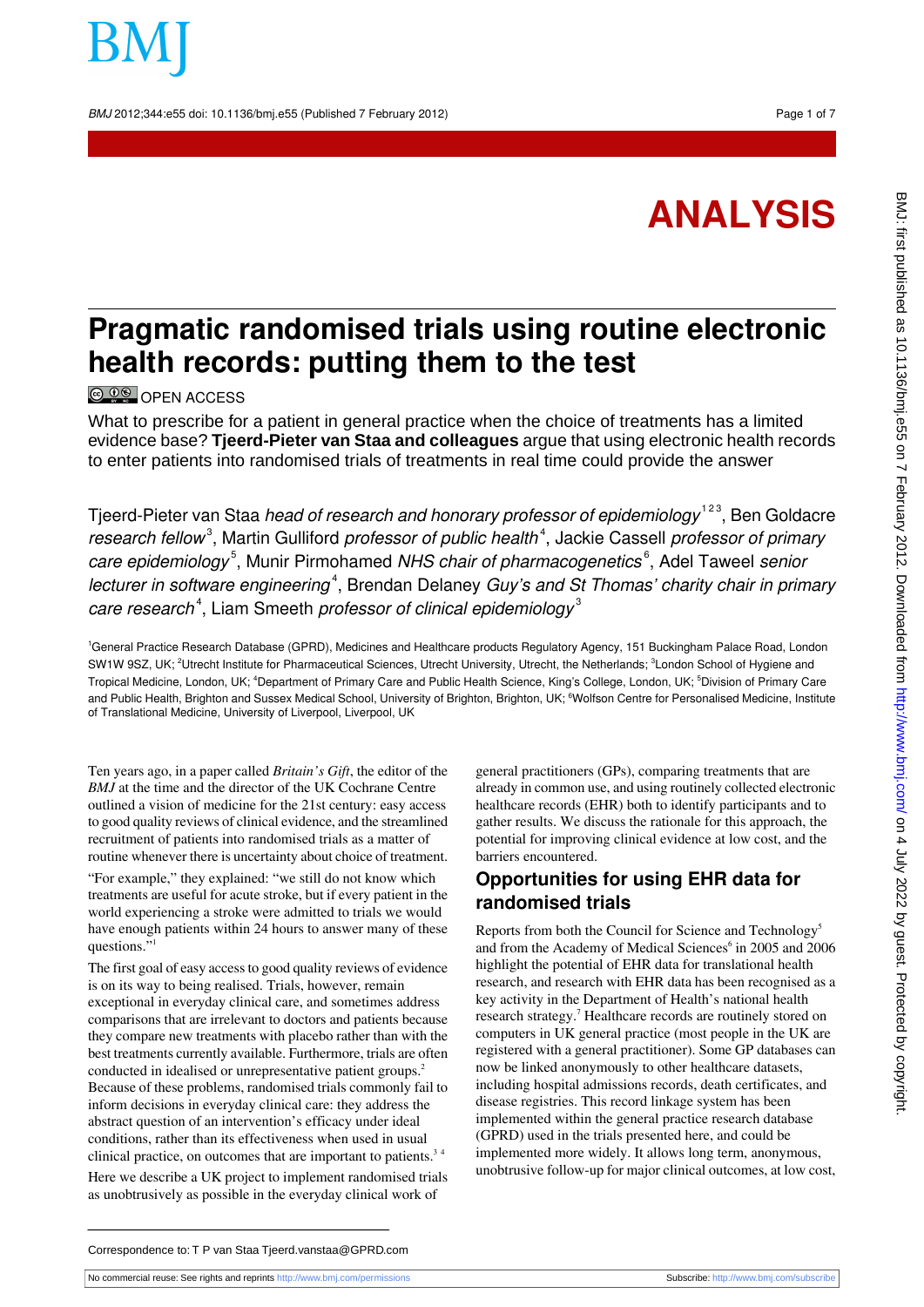followed up through EHR. If comparisons of accepted treatments could be conducted within the routine clinical practice setting in this fashion, the benefits would be considerable in terms of new evidence, and cost effectiveness in research.<sup>14</sup> **Challenges with using EHR data for randomised trials**

> The REACT approach does, however, face substantial challenges (table [2⇓](#page-5-0) lists opportunities and challenges, with strategies to address them, for REACT trials conducted within EHR databases). Firstly, and most importantly, are current norms in research governance. The requirements for informed consent and regulatory oversight in all trials are time consuming and expensive, even for trials comparing two interventions that have already been shown to be safe and are in widespread and routine use. This is a problem that has raised concerns over almost two decades.<sup>15</sup> Clinicians who admit there is uncertainty in a choice between two interventions, and wish to address the uncertainty by offering treatment in the context of a randomised evaluation, are subject to intense regulatory scrutiny. Yet during routine clinical care—in situations where there is no comparative effectiveness research to guide treatment choice, so that decisions are equally arbitrary—no such constraints apply.<sup>12</sup> Experimentation by politicians on the delivery of health services also does not suffer from this intense regulatory scrutiny.<sup>16</sup>

> randomisation as part of routine clinical care, and their progress

Several justifications have been suggested for so called research exceptionalism—the phenomenon whereby more stringent rules are applied to research than to usual clinical practice, even for treatments in widespread use. One frequently raised justification is that research does not in general specifically aim to benefit the participants, but rather to generate knowledge; study participants may take the risks while others accrue the benefits.<sup>17</sup> However, this justification often does not apply to patients with chronic conditions, whose treatment next year may well benefit from knowledge gained in the randomised evaluations they participate in today. It is also unclear how a trial presents extra risk, where the randomisation is between two routine treatments already in widespread use, and with no evidence presently available to inform a choice between them. This asymmetrical approach to regulation can be traced back to the establishment of the Declaration of Helsinki<sup>18</sup> following the Nuremberg war crimes trials.<sup>16</sup> Informed consent is fundamental to medical ethics, but the regulations designed to prevent abuse were never intended to prevent evaluation of safety in routine practice.

In the REACT trials no new risks are introduced, but the alternative—the current situation—has demonstrable ethical problems. Good quality evidence to improve patient care cannot be reliably generated from arbitrary treatment decisions made in usual clinical practice, and patients may continue to suffer through being exposed to interventions that are later found to be inferior. Furthermore, where there is uncertainty clinical decisions are often made without fully acknowledging their arbitrariness to patients.

The extent to which research exceptionalism will restrict the benefits of the REACT trials is not yet clear. All consent forms currently cover a great deal of information normally not provided when the same treatments are routinely given outside a randomised evaluation, and are extremely time consuming to complete. UK government guidelines presently recognise that one size will not fit all with respect to the information that is required to make autonomous decisions.<sup>19</sup> However, the guidelines also state that all randomised trials must comply with the good clinical practice quality standard, and this includes a

and with no extra time burden for the clinician, health service, or patient.

Conventional trial recruitment is often problematic, with many trials failing to meet their recruitment targets.<sup>8</sup> The EHR database may also be used to recruit patients into trials: it is searched to compile a list of potentially eligible patients, which is sent securely to the clinician's desktop computer. When a patient on the eligibility list attends the practice for events related to the trial, a flag appears on screen to notify the clinician that the patient may be eligible for recruitment, with a link to the study website. If patient and clinician agree to participate and the GP confirms eligibility, the patient is randomised.

Table1[⇓](#page-4-0) outlines the research questions, interventions, and measurements in the first two feasibility trials for the randomised evaluations of accepted choices in treatment (REACT) trials that we are initiating. For these projects, there are daily downloads of GP EHR into the GPRD. The trial database can be compared periodically to the full research database for fraud detection and generalisability of the randomised population.

A key requirement for the REACT trials is that so called usual conditions apply as far as possible. Application of usual conditions is important to ensure external validity, and also to promote recruitment and retention: incompatibilities between the protocols for randomised trials and usual clinical practice can act as a barrier to recruitment.<sup>8</sup> The studies we have outlined are open label and non-blinded, with patients' progress monitored as usual in clinical practice, and these follow-up data extracted from the EHR. The only added feature in pragmatic randomised evaluations is that, among currently accepted treatments where there is no evidence on comparative effectiveness, treatment choices are based on random allocation rather than on arbitrary decisions by clinicians.

Such uncertainty in choice of treatments remains common. For many treatments in common use there is no evidence to inform choice between available options, and, for most new medicines, evidence based assessment of any added therapeutic value is not published at the time of market authorisation.<sup>9</sup> The UK database of uncertainties about the effects of treatments (DUETs) was established to publish uncertainties about the effects of treatments that cannot currently be answered by referring to reliable, up to date, systematic reviews of existing research evidence.<sup>10</sup> Where there is no evidence comparing two commonly used treatments for the same condition, clinicians and patients have no way of knowing which is the more effective. In these circumstances, treatments are chosen arbitrarily, through a non-scientific, haphazard process. Treating patients in this arbitrary manner generates no new evidence to improve clinical practice.

Where there is no evidence to guide the decisions of doctors and patients, it is ethically acceptable and actively desirable to offer willing patients the option of randomisation to assess which treatment is preferable. General Medical Council guidance requires doctors to resolve uncertainties about the effects of treatments,<sup>11</sup> and good medical practice requires that doctors communicate evidence clearly to patients. Randomisation with systematic data collection is the most rational and ethical way to resolve uncertainties.<sup>12</sup><sup>13</sup> Embedding randomised evaluations within usual clinical practice can achieve this goal, and increase the likelihood that clinicians will declare honestly to their patients when there is uncertainty about the relative merits of alternative treatment options.

In principle, as an ultimate goal, in every situation where there is genuine uncertainty about which of two or more widely accepted treatments is best, all willing patients could be offered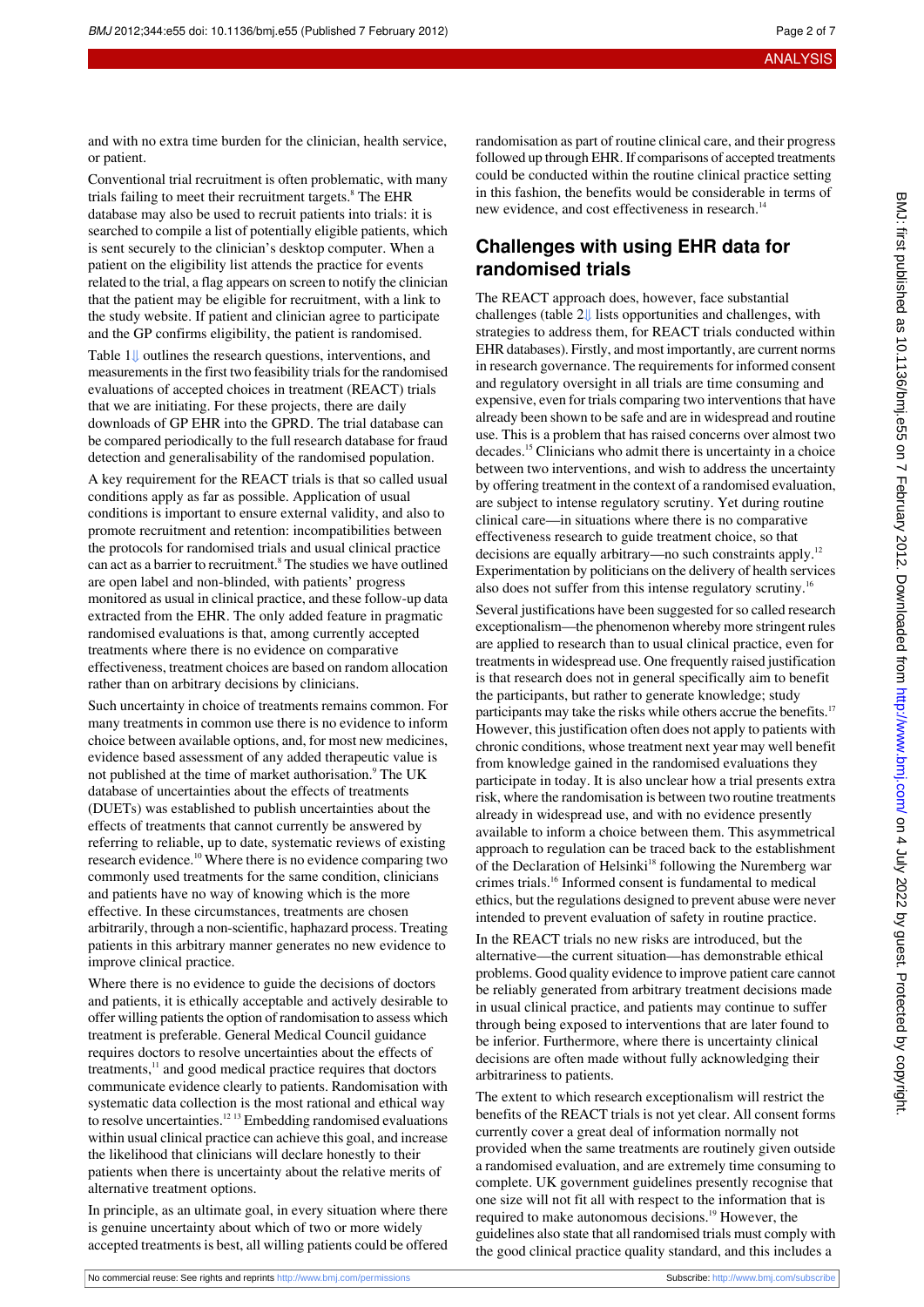list of 22 different topics to be covered in the information sheet. $20$ Research ethics committees may further add to this barrier, often including idiosyncratic administrative requirements, such as a duty on participants to inform a private health insurer (as happened in our trials).

We have concerns over these barriers to research on routine treatments, which will reduce recruitment of clinicians and patients. Requirements for informed consent should ideally be based on empirical evidence on what kind of process best informs participants, and be designed in collaboration with patients. However, the good clinical practice quality standard, which has come to be viewed as canonical, was based on expert opinion, and has little empirical evidence. A systematic review has found that evidence for the optimal amount of information to enhance patient understanding is inconclusive and limited.<sup>21</sup> UK government guidelines state that "any researcher is faced with considerable difficulty" in selecting information for informed consent, "given the disagreement on how much information potential participants in research want."<sup>19</sup> There are also frank contradictions. For example, the guidelines recommend that draft versions of patient information sheets should be passed to patients in disease support groups for comments. But the same guidelines also require that all informed consent procedures in trials must adhere to current good clinical practice requirements, $19$  which mandate extensive content, $20$  so support groups are prevented from reducing information overload, for example, should they recommend this in their comments.

This extra burden may reduce recruitment and retard research throughout clinical medicine. The largest review conducted on strategies to improve trial participation found that concerns about extra effort and workload are barriers to recruitment for both doctors and patients.<sup>22</sup> The review also recommended that trials should be framed and organised in ways that minimise differences between research and clinical practice, using simple and clear entry criteria, and address questions of clear relevance to clinical practice.<sup>22</sup>

A second major challenge of using EHR data for trials is data quality, which is of paramount importance. The REACT trials will not be suited to evaluating every type of research question. A study requiring detailed, study specific data collection at regular intervals may not be best suited to a trial using EHR data. There may also be specific outcomes that a trialist would prefer to measure that are not routinely collected in EHR. However, by definition many major outcomes are recorded in routine medical notes. Furthermore, mortality and other major clinical outcomes can now also be measured in EHR databases, and then verified across several other data sources. As an example, a heart attack in the REACT trials can be measured in the GPRD, linked hospital data, disease registries, and death certificates (if fatal). Where there is doubt, the patient's clinician can also be asked to confirm a diagnosis for an outcome of interest.

## **Current progress of REACT trials**

The first two REACT trials have recently been approved by the research ethics committee, along with a qualitative study that seeks feedback from GPs and patients to assess and improve the implementation. The main point of discussion by the committee was our proposed consent form. The original one page patient information draft submitted for ethical review was considered by the committee to be the "skimpiest ever" and missing much of the standard clinical trial information (the informed consent template of the UK National Research Ethics

Service lists a large number of items to be covered). We resubmitted the patient information sheet, now twice the length and amended to meet only the minimum ethics committee requirements. It could be argued that the single most important consideration for informed consent in the REACT trials should be the replacement of clinician's uncertainty with randomisation. After all, the patient could have received any of the interventions in a REACT trial by consulting another clinician.

The IT system has taken considerable time to develop and is currently undergoing testing. Once implemented, the system will provide instantaneous trial recruitment and daily analysis of EHR data that can easily be adapted to future studies. GP recruitment is also continuing. Of English GPRD practices, 42% approached have expressed interest and 15% declined (recruitment in Scotland has just started). Together with recruitment by the Primary Care Research Network, we now have over 200 interested practices, and study details (protocol and contract) have now been sent to practices.

The main challenge now will be to obtain research and development approvals from the 150 local NHS bodies that cover UK general practices. Our experience with a GPRD cluster  $trial<sup>23</sup>$  and pharmacogenetic study found that this takes enormous effort and time, even for low risk studies, replicated at multiple sites, and often with differing systems. Our goal of maximising representativeness is achieved by recruiting at multiple sites with few patients in each, so such fragmented and diverse local administrative systems present a challenge. Finally, the project also has undertaken a review on how best to comply with the good clinical practice quality standard, since this dispersed model with electronic data collection means that site visits for scrutiny are of very limited value.

## **Conclusions**

EHR databases contain a wealth of information, and their utility for randomised evaluations should be fully exploited. A revolution is long overdue in the technical and research governance frameworks for testing widely used interventions whose relative merits are unknown. Narrowly restricted studies with questionable external validity need not be the norm. Our suggestion for large scale randomisation in usual clinical practice may face several challenges, some of them technical, but most of them related to research governance procedures. We hope that these barriers will be overcome, by providing proof of concept for a streamlined simple framework for undertaking REACT trials, in which recognition of widespread uncertainties about the effects of treatments will motivate clinicians and patients to participate in randomised evaluations as a matter of routine.

Contributors and sources: This article arose from discussions of the design of protocols and systems for REACT trials. TS, BG, MG, JC, MP, BD, and LS contributed to the discussions about the methods and potential role within clinical research for the REACT trials. AT, BD and TS contributed to the development of the information systems behind REACT trials. The acronym REACT was suggested by Iain Chalmers, chair of the trial steering committee. TS and LS are guarantors. Competing interests: All authors have completed the ICMJE uniform disclosure form at [www.icmje.org/coi\\_disclosure.pdf](http://www.icmje.org/coi_disclosure.pdf) (available on request from the corresponding author) and declare: the two feasibility REACT trials within the general practice research database (GPRD) are being funded by the Wellcome Trust and the National Institute for Health Research Health Technology Assessment. The GPRD is owned by the UK Department of Health and operates within the Medicines and Healthcare products Regulatory Agency (MHRA) and has received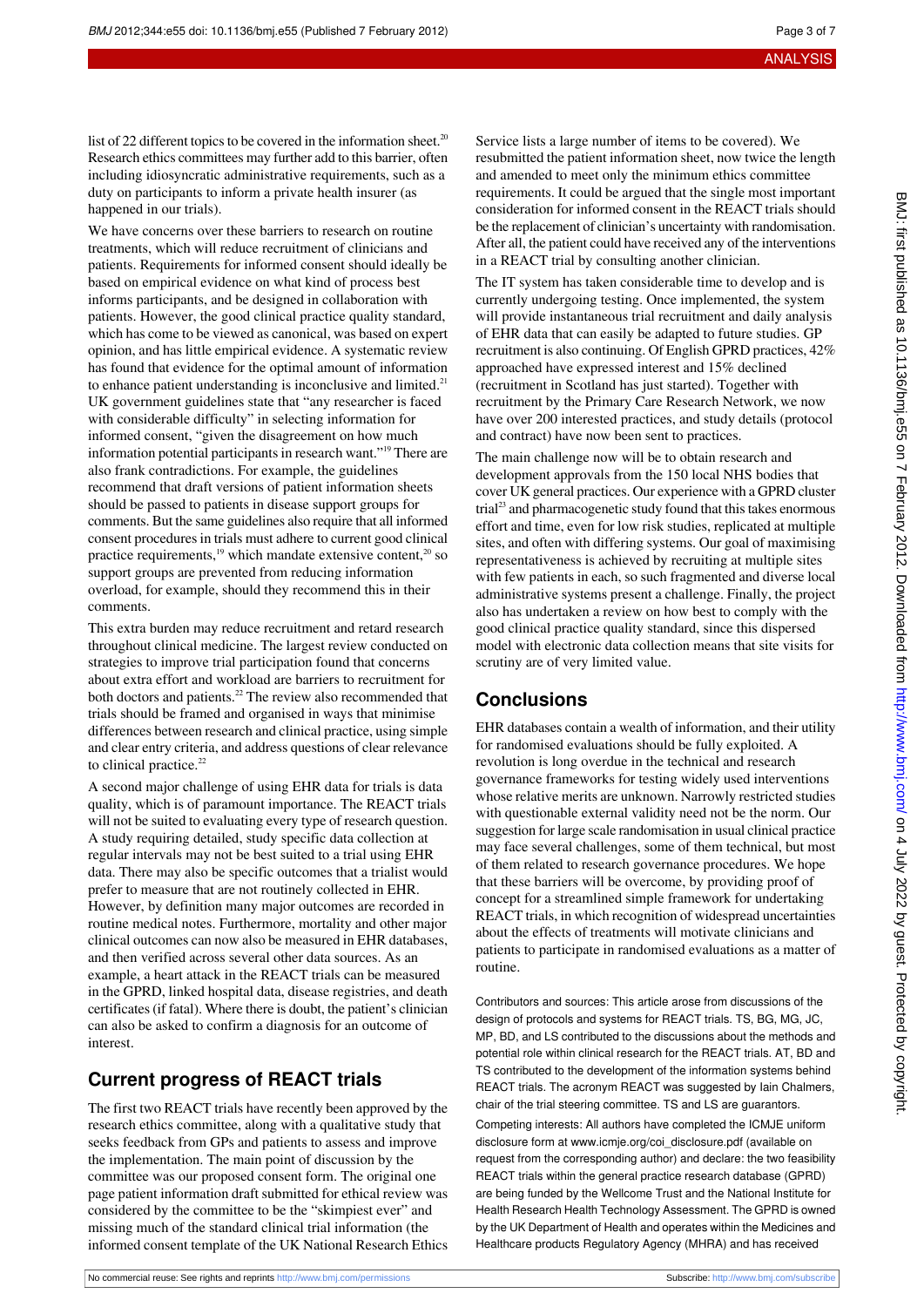funding from the MHRA, Wellcome Trust, Medical Research Council (MRC), National Institute for Health Research (NIHR) Health Technology Assessment programme, Innovative Medicine Initiative, UK Department of Health, Technology Strategy Board, Seventh Framework Programme EU, various universities, contract research organisations, and pharmaceutical companies. The Department of Pharmacoepidemiology and Pharmacotherapy, Utrecht Institute for Pharmaceutical Sciences has received unrestricted funding for pharmacoepidemiological research from GlaxoSmithKline, Novo Nordisk, the private-public funded Top Institute Pharma, the Dutch Medicines Evaluation Board, and the Dutch Ministry of Health. MP is supported by the Department of Health, MRC, NIHR, and the Wellcome Trust. LS is an NIHR senior investigator and is supported by a senior clinical fellowship from the Wellcome Trust. BG is supported by a fellowship from the Wellcome Trust. They have no other relationships or activities that could appear to have influenced the submitted work.

Provenance and peer review: Not commissioned; externally peer reviewed.

- 1 Smith R, Chalmers I. Britain's gift: a "Medline" of synthesised evidence. BMJ 2001;323:1437-8.
- 2 Rothwell PM. External validity of randomised controlled trials: "to whom do the results of this trial apply?" Lancet 2005;365:82-93.
- 3 Schwartz D, Lellouch J. Explanatory and pragmatic attitudes in therapeutical trials. J Chronic Dis 1967;20:637-48.
- 4 Thorpe KE, Zwarenstein M, Oxman AD, Treweek S, Furberg CD, Altman DG, et al. A pragmatic-explanatory continuum indicator summary (PRECIS): a tool to help trial designers. J Clin Epidemiol 2009;62:464-75.
- 5 Council for Science and Technology. Better use of personal information: opportunities and risks. November 2005. [www.bis.gov.uk/assets/bispartners/cst/docs/files/cst-reports/](http://www.bis.gov.uk/assets/bispartners/cst/docs/files/cst-reports/05-2177-better-use-personal-information.pdf) [05-2177-better-use-personal-information.pdf](http://www.bis.gov.uk/assets/bispartners/cst/docs/files/cst-reports/05-2177-better-use-personal-information.pdf).
- 6 Academy of Medical Sciences. Personal data for public good: using health info in medical research. January 2006. [www.acmedsci.ac.uk/p48prid5.html](http://www.acmedsci.ac.uk/p48prid5.html).
- 7 Department of Health (Research and Development Directorate). Best research for best health: a new national health research strategy. 25 January 2006. [www.dh.gov.uk/en/](http://www.dh.gov.uk/en/Publicationsandstatistics/Publications/PublicationsPolicyAndGuidance/DH_4127127) [Publicationsandstatistics/Publications/PublicationsPolicyAndGuidance/DH\\_4127127.](http://www.dh.gov.uk/en/Publicationsandstatistics/Publications/PublicationsPolicyAndGuidance/DH_4127127)
- 8 Prescott RJ, Counsell CE, Gillespie WJ, Grant AM, Russell IT, Kiauka S, et al. Factors that limit the quality, number and progress of randomised controlled trials. Health Technol Assess 1999;3:1-143.
- Van Luijn JC, Gribnau FW, Leufkens HG. Availability of comparative trials for the assessment of new medicines in the European Union at the moment of market authorization. Br J Clin Pharmacol 2007;63:159-62.
- 10 NHS Evidence. UK database of uncertainties about the effects of treatments (DUETs). [www.library.nhs.uk/duets](http://www.library.nhs.uk/duets).
- 11 General Medical Council. Good medical practice. March 2009. [www.gmc-uk.org/static/](http://www.gmc-uk.org/static/documents/content/GMP_0910.pdf) [documents/content/GMP\\_0910.pdf.](http://www.gmc-uk.org/static/documents/content/GMP_0910.pdf)
- 12 Evans I, Thornton H, Chalmers I, Glasziou P. Testing treatments: better research for better healthcare. Pinter & Martin, 2011.
- 13 Ashcroft R. Giving medicine a fair trial. Trials should not second guess what patients want BMJ 2000;320:1686.
- 14 Relton C, Torgerson D, O'Cathain A, Nicholl J. Rethinking pragmatic randomised controlled trials: introducing the "cohort multiple randomised controlled trial" design. BMJ 2010;340:c1066.
- 15 Lantos J. Ethical issues. How can we distinguish clinical research from innovative therapy? Am J Pediatr Hematol Oncol 1994;16:72-5.
- 16 Cassell J, Young A. Why we should not seek individual informed consent for participation in health services research. J Med Ethics 2002;28:313-7.
- 17 Wilson J, Hunter D, Research exceptionalism, Am J Bioeth 2010:10:45-54 18 World Medical Association. Declaration of Helsinki. Adopted by the 52nd World Medical
- Association General Assembly, Edinburgh, Scotland, October 2000. 19 National Patient Safety Agency. Information sheets and consent forms. Guidance for researchers and reviewers. March 2011. [www.nres.npsa.nhs.uk/EasysiteWeb/getresource.](http://www.nres.npsa.nhs.uk/EasysiteWeb/getresource.axd?AssetID=338&type=full&servicetype=Attachment)
- [axd?AssetID=338&type=full&servicetype=Attachment](http://www.nres.npsa.nhs.uk/EasysiteWeb/getresource.axd?AssetID=338&type=full&servicetype=Attachment). 20 European Medicines Agency. Guideline for good clinical practice. GCP ICH Topic E 6
- (R1). July 2002. [www.ema.europa.eu/ema/pages/includes/document/open\\_document.](http://www.ema.europa.eu/ema/pages/includes/document/open_document.jsp?webContentId=WC500002874) [jsp?webContentId=WC500002874.](http://www.ema.europa.eu/ema/pages/includes/document/open_document.jsp?webContentId=WC500002874) 21 Edwards SJ, Lilford RJ, Thornton J, Hewison J. Informed consent for clinical trials: in
- search of the "best" method. Soc Sci Med 1998;47:1825-40.
- 22 Prescott RJ, Counsell CE, Gillespie WJ, Grant AM, Russell IT, Kiauka S, et al. Factors that limit the quality, number and progress of randomised controlled trials. Health Technol Assess 1999;3:1-143.
- 23 Gulliford MC, van Staa T, McDermott L, Dregan A, McCann G, Ashworth M, et al. Cluster randomised trial in the General Practice Research Database: 1. Electronic decision support to reduce antibiotic prescribing in primary care (eCRT study). Trials 2011;12:115.

**Accepted:** 23 November 2011

#### Cite this as: BMJ 2012;344:e55

# **Related links**

#### **bmj.com**

- **•** [Research: Implementation and adoption of nationwide](http://www.bmj.com/content/343/bmj.d6054) [electronic health records in secondary care in England \(](http://www.bmj.com/content/343/bmj.d6054) [2011;343:d6054\)](http://www.bmj.com/content/343/bmj.d6054)
- **•** [Editorial: Implementation of an electronic health record \(](http://www.bmj.com/content/343/bmj.d5887) [2011;343:d5887\)](http://www.bmj.com/content/343/bmj.d5887)

This is an open-access article distributed under the terms of the Creative Commons Attribution Non-commercial License, which permits use, distribution, and reproduction in any medium, provided the original work is properly cited, the use is non commercial and is otherwise in compliance with the license. See: [http://creativecommons.org/licenses/by](http://creativecommons.org/licenses/by-nc/2.0/)[nc/2.0/](http://creativecommons.org/licenses/by-nc/2.0/) and<http://creativecommons.org/licenses/by-nc/2.0/legalcode>.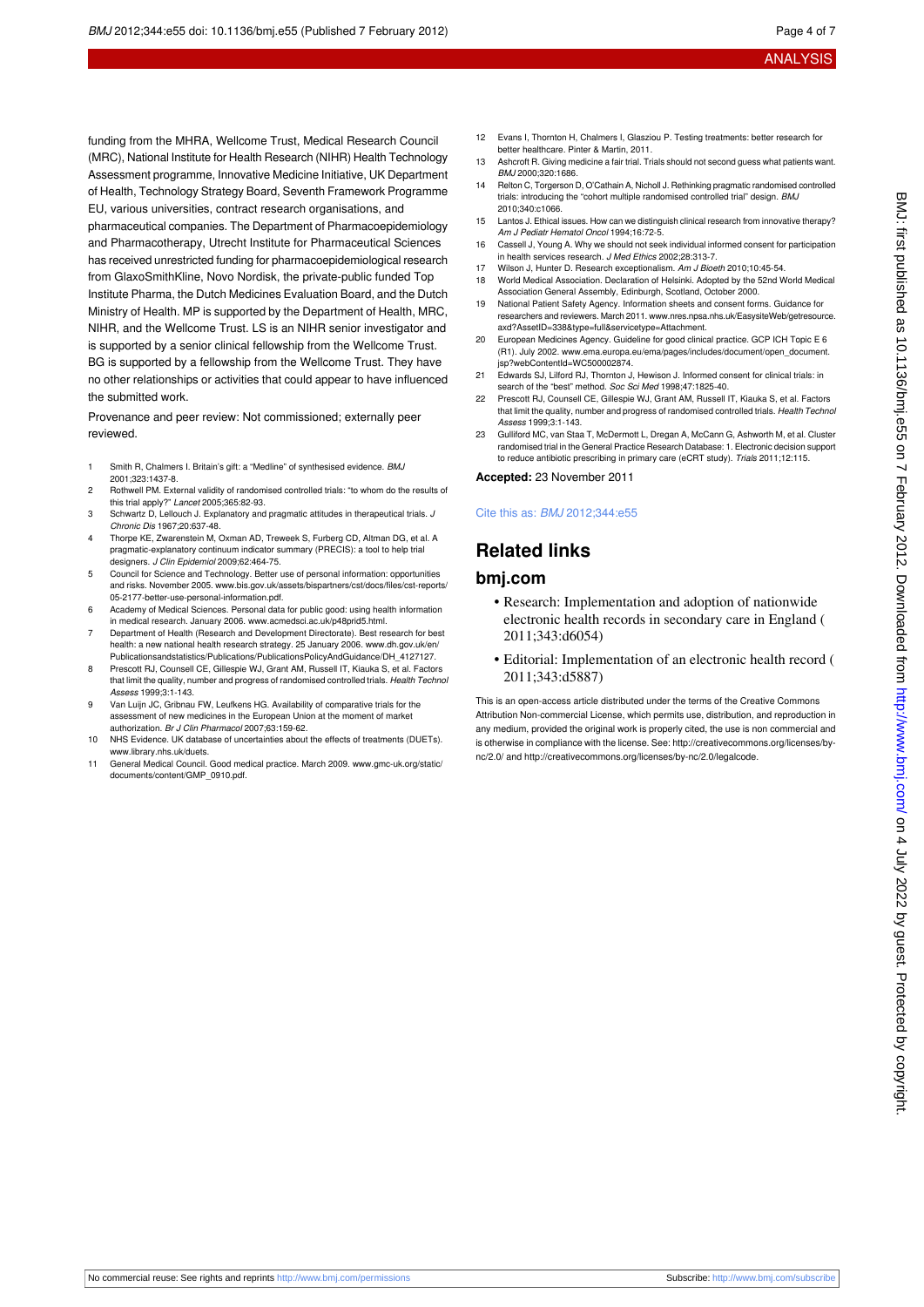# **Tables**

#### <span id="page-4-0"></span>**Table 1| Research questions, interventions, and measurements in two feasibility REACT trials initiated within the GPRD**

#### **RETRO-PRO: the effectiveness of simvastatin compared to atorvastatin—a feasibility study (ISRCTN33113202)**

| Research questions | Feasibility of REACT trials; pilot for comparative effectiveness of simvastatin and atorvastatin in patients with<br>primary hypercholesterolemia and high cardiovascular disease risk                                                                                                                                                                               |  |
|--------------------|----------------------------------------------------------------------------------------------------------------------------------------------------------------------------------------------------------------------------------------------------------------------------------------------------------------------------------------------------------------------|--|
| Intervention       | Randomisation between simvastatin and atorvastatin in 300 patients; non-blinded                                                                                                                                                                                                                                                                                      |  |
| Outcome measures   | Recruitment rates and technical challenges; changes in lipid levels at three months; duration of statin treatment<br>over time; long term incidence of myocardial infarction, stroke, and death (as measured in the GPRD, linked<br>hospital data, disease registry data, or death certificates)                                                                     |  |
| (ISRCTN72035428)   | eLUNG: the effectiveness of antibiotics compared to no antibiotics for exacerbations of chronic obstructive pulmonary disease: a feasibility study                                                                                                                                                                                                                   |  |
| Research questions | Feasibility of REACT trials; pilot for comparative effectiveness of antibiotics in patients with an exacerbation of<br>chronic obstructive pulmonary disease and non-purulent sputum                                                                                                                                                                                 |  |
| Intervention       | Randomisation between antibiotic (whichever the general practitioner uses as first line) or usual care in 150<br>patients; non-blinded                                                                                                                                                                                                                               |  |
| Outcome measures   | Recruitment rates and technical challenges; patient diary over four weeks of the exacerbations of chronic pulmonary<br>disease tool (EXACT-PRO) as completed on an electronic device; hospital admission over three months (as<br>measured in GPRD and linked hospital data); long term incidence of mortality (as measured in GPRD or linked<br>death certificates) |  |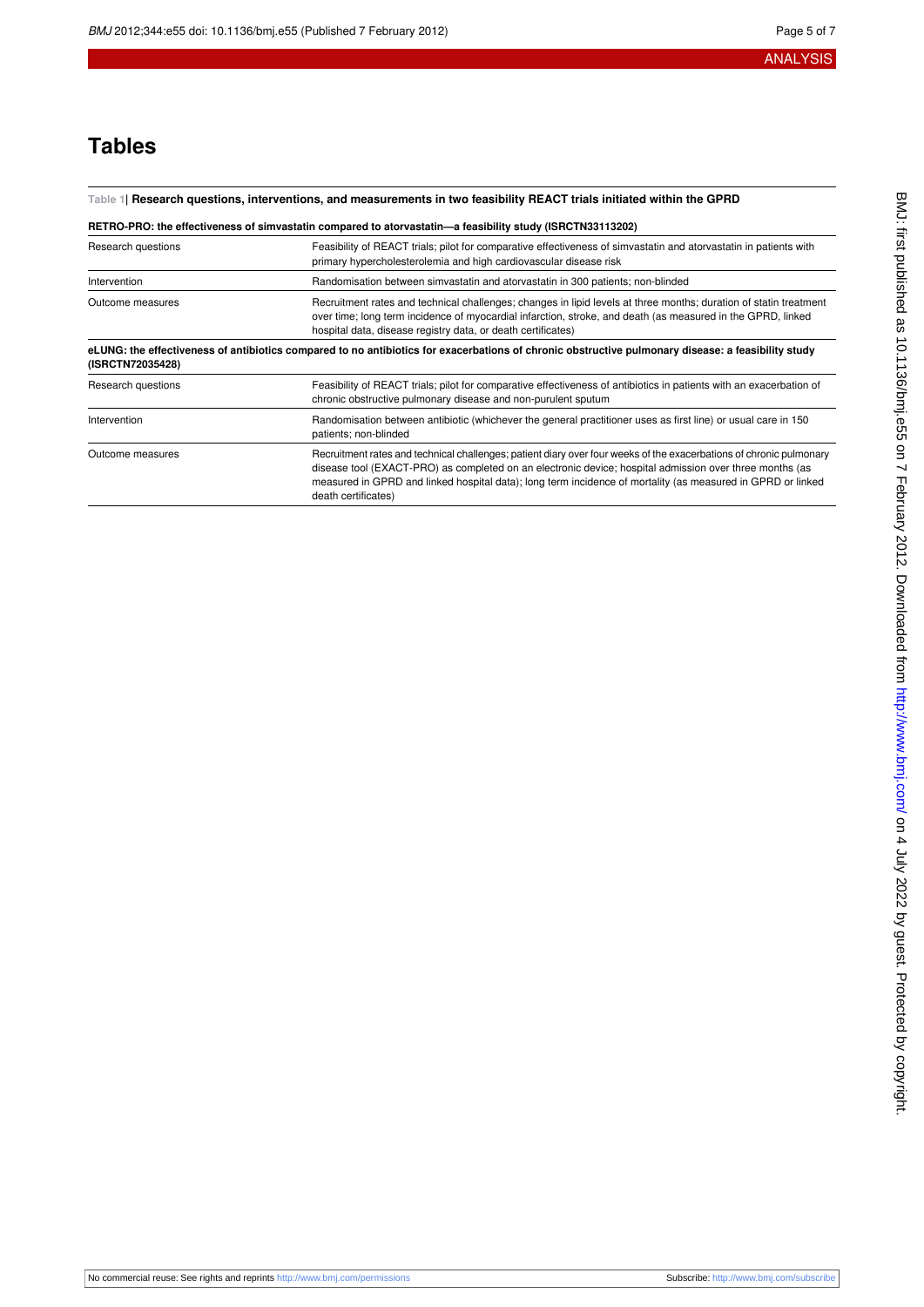### <span id="page-5-0"></span>**Table 2| Potential opportunities and challenges with REACT trials conducted within EHR databases**

| <b>Opportunities</b>                                                                                                                                                                                                                                      | <b>Challenges</b>                                                                                                                                                                                                                                                                                                                                                              |
|-----------------------------------------------------------------------------------------------------------------------------------------------------------------------------------------------------------------------------------------------------------|--------------------------------------------------------------------------------------------------------------------------------------------------------------------------------------------------------------------------------------------------------------------------------------------------------------------------------------------------------------------------------|
| Long term follow-up at low cost—EHR database and linked datasets can be<br>used to follow study participants over the long term for major clinical outcomes<br>and mortality                                                                              | Ethical and regulatory approvals—Approval has been achieved for pilot studies;<br>risk adapted regulatory processes may expedite approval for trials of routine<br>treatments in future                                                                                                                                                                                        |
| a patient they are treating meets eligibility criteria                                                                                                                                                                                                    | Easy identification of eligible patients—Candidates are identified automatically Lengthy consent process—Ongoing research is necessary into the optimum length<br>through the EHR database from a pool of all patients: clinician is alerted when of consent processes for informed patients; current practice will adversely affect<br>recruitment of clinicians and patients |
| Highly representative study populations—Randomisation at point of routine<br>care means safety and effectiveness of intervention is assessed in usual clinical requirements for research approval, which is resource intensive<br>practice                | Research approval at multiple local sites-Different regions have varying                                                                                                                                                                                                                                                                                                       |
| Representativeness is measurable—Study population can be compared to<br>patients not enrolled in the trial                                                                                                                                                | Availability of desired outcome data in EHR—Feasibility of collecting additional<br>patient outcome data being assessed (eg, an electronic diary); REACT trials not<br>suited for studies that require major study specific data collection                                                                                                                                    |
| Adverse event monitoring-Daily transfer of EHR records into database: (i)<br>analyses in trial centre of suspected unexpected serious adverse reactions; (ii)<br>comparisons of event rates with those in patients not enrolled in trial                  | Data quality of EHR data-Recruitment can be restricted to patients with baseline<br>completeness of key covariates; linkages to external data sources permits validation;<br>outcomes can be restricted to outcomes well recorded in EHR                                                                                                                                       |
| Evaluation of research questions of direct relevance to clinicians—Trials only<br>of treatments already in routine use                                                                                                                                    | Trial drug supplies—Research focus is on current therapies prescribed as usual<br>by clinicians: no special supplies needed                                                                                                                                                                                                                                                    |
| Validation of major clinical outcomes—Confirmation of outcomes through the<br>linkages and/or by the patient's clinician; blinded review of complete EHR by<br>experts                                                                                    | Compliance with conventional good clinical practice (GCP) quality standard<br>requirements—With electronic records, there is no difference between data held<br>centrally and locally; a review is ongoing into optimum scrutiny methods for dispersed<br>electronic trials                                                                                                    |
| Recruitment for rarer conditions-Multiple sites offer a broader pool of potentially<br>eligible patients                                                                                                                                                  | Clinician training in protocol and GCP-Online GCP training package is provided<br>for participating GPs                                                                                                                                                                                                                                                                        |
| Adaptive designs-Potential to incorporate minimisation during treatment<br>allocation                                                                                                                                                                     | Clinician time to recruit patients-New IT systems and strategies minimise time<br>and disruption; qualitative research of participating GP feedback is ongoing                                                                                                                                                                                                                 |
| of study strategies (such as method of collection of additional data)                                                                                                                                                                                     | Testing of study strategies—Cluster randomisation of sites will allow evaluation Lack of blinding of treatment allocation—REACT trials are best suited to measuring<br>major clinical outcomes with clear diagnostic criteria (such as death)                                                                                                                                  |
| Fraud prevention-Newly registered patients not eligible; eligibility and<br>recruitment checks all recorded in the trial IT system; strategy to recruit few<br>patients at many sites                                                                     | Cross over of study treatments over time-A challenge in most long term trials;<br>cross over may be outcome of interest (indicating treatment failure); statistical<br>techniques may partly deal with this                                                                                                                                                                    |
| Fraud detection—Clinical records of participants prior to and after the trial are<br>available to the trial investigators; outcomes from linked external sources not<br>controlled by local investigators (such as hospital episodes, mortality register) | Local prescribing rules and performance indicators-GPs may operate under<br>mandatory or incentivised prescribing rules, without any exception for research<br>studies                                                                                                                                                                                                         |
| Reduced loss to follow-up-Linkages will ensure that outcomes leading to<br>hospitalisation or death will be captured, even after a patient has left study site practice lacks good quality evidence this may be a challenge for recruitment               | Poor recognition of uncertainty by clinicians—If clinicians are unaware that current                                                                                                                                                                                                                                                                                           |
| Linkage of patient data to EHR—Information collected by patients (for example,<br>using smart devices or electronic diaries) could be linked to outcome data<br>recorded in EHR                                                                           | Uncertainty faced by clinicians not recognised by researchers or funding<br>agencies—Clinicians need to be involved in setting a relevant research agenda                                                                                                                                                                                                                      |